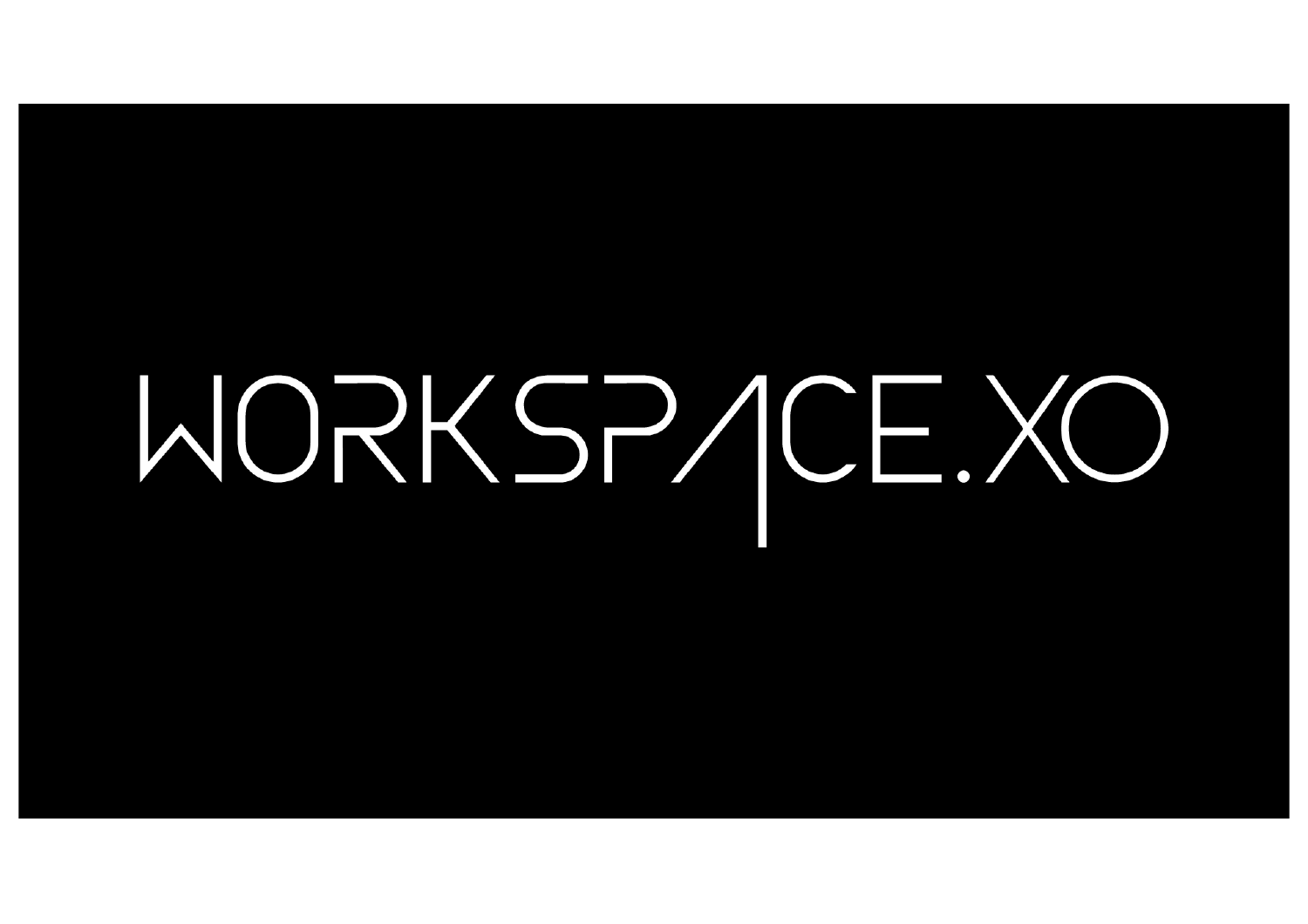**.XO** enables end-users and IT organizations to access services, tools, applications and desktops from any connected device regardless of their location.



XOSS | technical blueprint WORKSPACE.**XO**

Xtra Ordinary Software Solutions| Werderstraße 21 | 50672 Köln Fon +49 221 643083-0 | Fax +49 221 643083-99 info@xoss.io | http://xoss.io

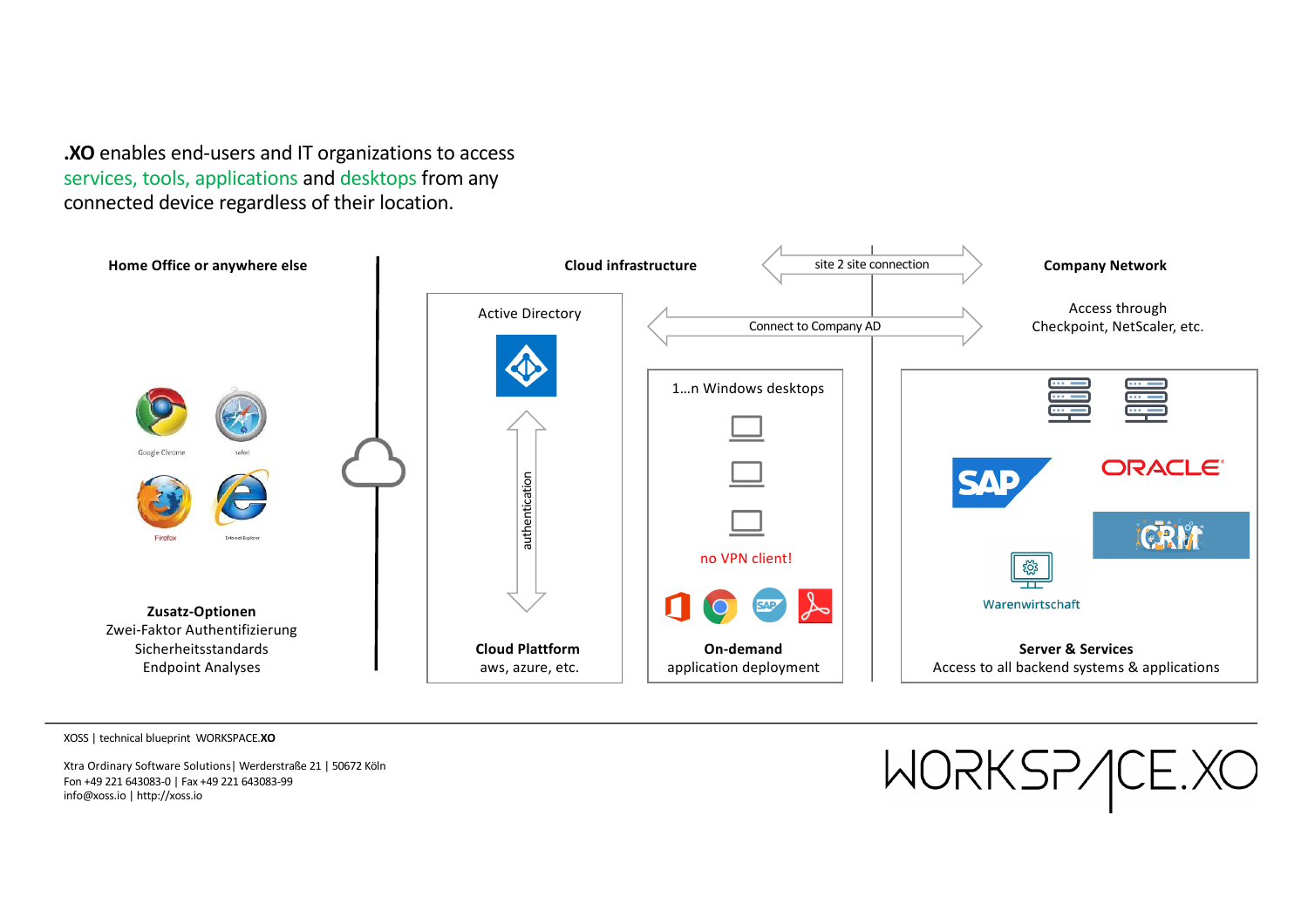## WORKSPACE.XO – Windows Desktop TRIAL

| WORKSPACE.XO - Windows Desktop - TRIAL                                                                          |
|-----------------------------------------------------------------------------------------------------------------|
|                                                                                                                 |
| 5 x virtual Windows Desktops                                                                                    |
| 2vCPU / 7,5 GB RAM<br>80 GB Volume / 50 GB User Volume                                                          |
| available for 30 days                                                                                           |
| <b>Description</b>                                                                                              |
| Access your Virtual Desktop through a website from anywhere.<br>No Client installation or management is needed. |
| Office 2019 or Office 365 is available.                                                                         |
| Use your known login accounts for the Desktop and the service.                                                  |
| Access your company backend applications and services.                                                          |
| <b>2.999 EUR</b>                                                                                                |
|                                                                                                                 |

XOSS | technical blueprint WORKSPACE.**XO**

Xtra Ordinary Software Solutions| Werderstraße 21 | 50672 Köln Fon +49 221 643083-0 | Fax +49 221 643083-99 info@xoss.io | http://xoss.io

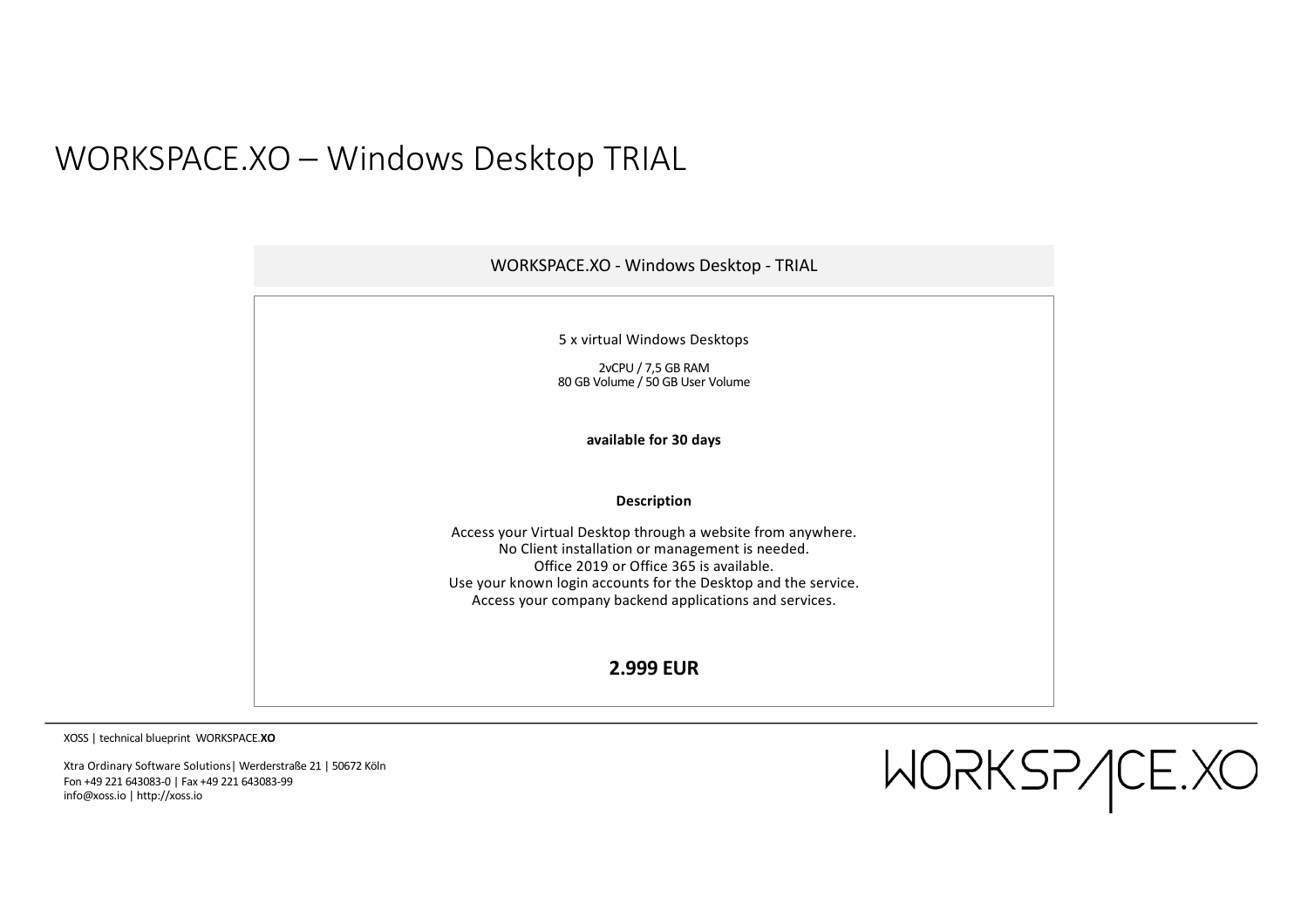### WORKSPACE.XO – implementation



XOSS | technical blueprint WORKSPACE.**XO**

Xtra Ordinary Software Solutions| Werderstraße 21 | 50672 Köln Fon +49 221 643083-0 | Fax +49 221 643083-99 info@xoss.io | http://xoss.io